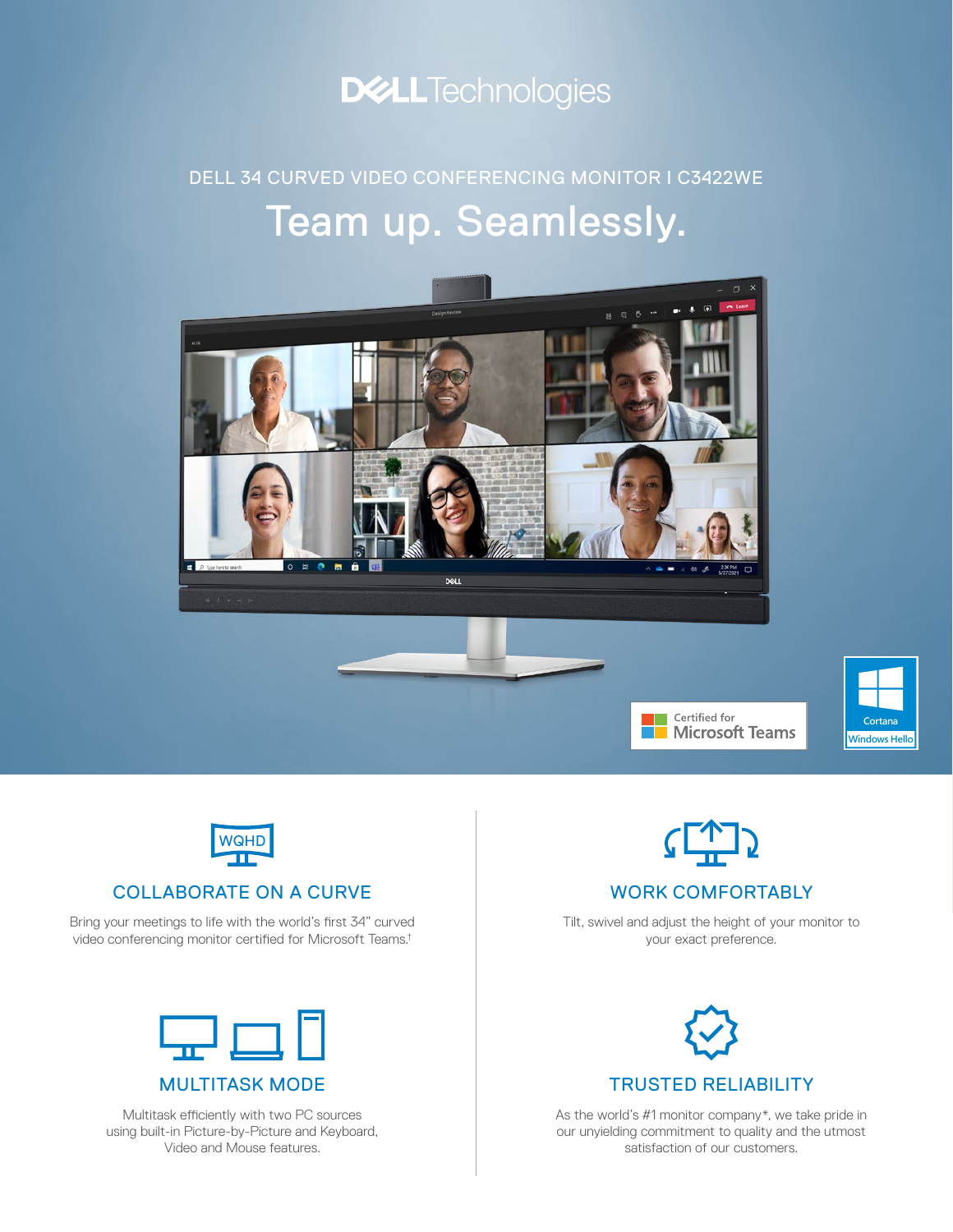## World class video conferencing



Join meetings faster: Enjoy world class collaboration and efficient, fast meetings with a dedicated, one-touch Microsoft Teams button.

Immersive collaboration: Razor-sharp video clarity on a pop-up 5MP IR camera with FHD video resolution giving you more than twice the detail of a 2MP on a beautiful, panoramic screen.

Clear, vibrant sound: Dual 5W integrated speakers deliver clear, vibrant communication from any workspace quashing background chatter with a noisecanceling microphone.



Ready to meet: With the high definition 5MP IR camera, dual 5W integrated speakers and noise-canceling microphone, you are good to go for any meeting. Enhanced Security: The pop-up 5MP camera hides safely out of sight when not in use and adds an intelligent layer of security with facial recognition through Windows Hello<sup>™1</sup>.

Personalized convenience: Say what you need and let Cortana do the rest with hands-free commands.





Multitask efficiently: Connect two PC sources to the monitor and display the content at the same time with Picture-by-Picture (PBP) and Picture-in-Picture (PIP) features. Use the KVM (keyboard, video and mouse) feature to edit content from two different PCs using a single keyboard and mouse.

The power of USB-C®: Connect to productivity: With wired connectivity options like RJ45 and USB-C®, your monitor delivers reliable Ethernet<sup>2</sup>, power, audio and video — all in one clutter-free setup.

Enhanced manageability: Managing your monitor is easy with MAC Address passthrough<sup>3</sup>, PXE boot, and wake-on LAN conveniently built in.

Productivity at every level: Easy Arrange allows you to easily tile multiple applications across one or more screens with 38 pre-set window partitions and the ability to personalize up to five windows, giving you improved multitasking abilities.<sup>4</sup>

**WORK COMFORTABLY**  Flexible, all-day comfort: Tilt, swivel and adjust the height of your monitor for a comfortable setup all day long. Or choose from a variety of mounts and stands, including VESA, for even more flexibility.

**Easy on the eyes:** Comfort meets collaboration with ComfortView Plus $5 -$  an always-on, built-in low blue light screen that optimizes eye comfort by reducing potentially harmful blue light emissions while delivering excellent color accuracy.

THANK YOU FOR MAKING DELL MONITORS #1 WORLDWIDE\*

Peace of mind: Dell Premium Panel Exchange allows a free panel replacement during the Limited Hardware Warranty<sup>6</sup> period even if only one bright pixel is found. Minimize downtime: Your monitor comes with a 3-year Advanced Exchange Service<sup>7</sup> so that if a replacement becomes necessary, it will be shipped to you the next business day during your 3-year Limited Hardware Warranty.

Get a higher level of support: Upgrade to  $24 \times 7$ , in-region technical phone support from qualified engineers with Dell ProSupport option.<sup>8</sup>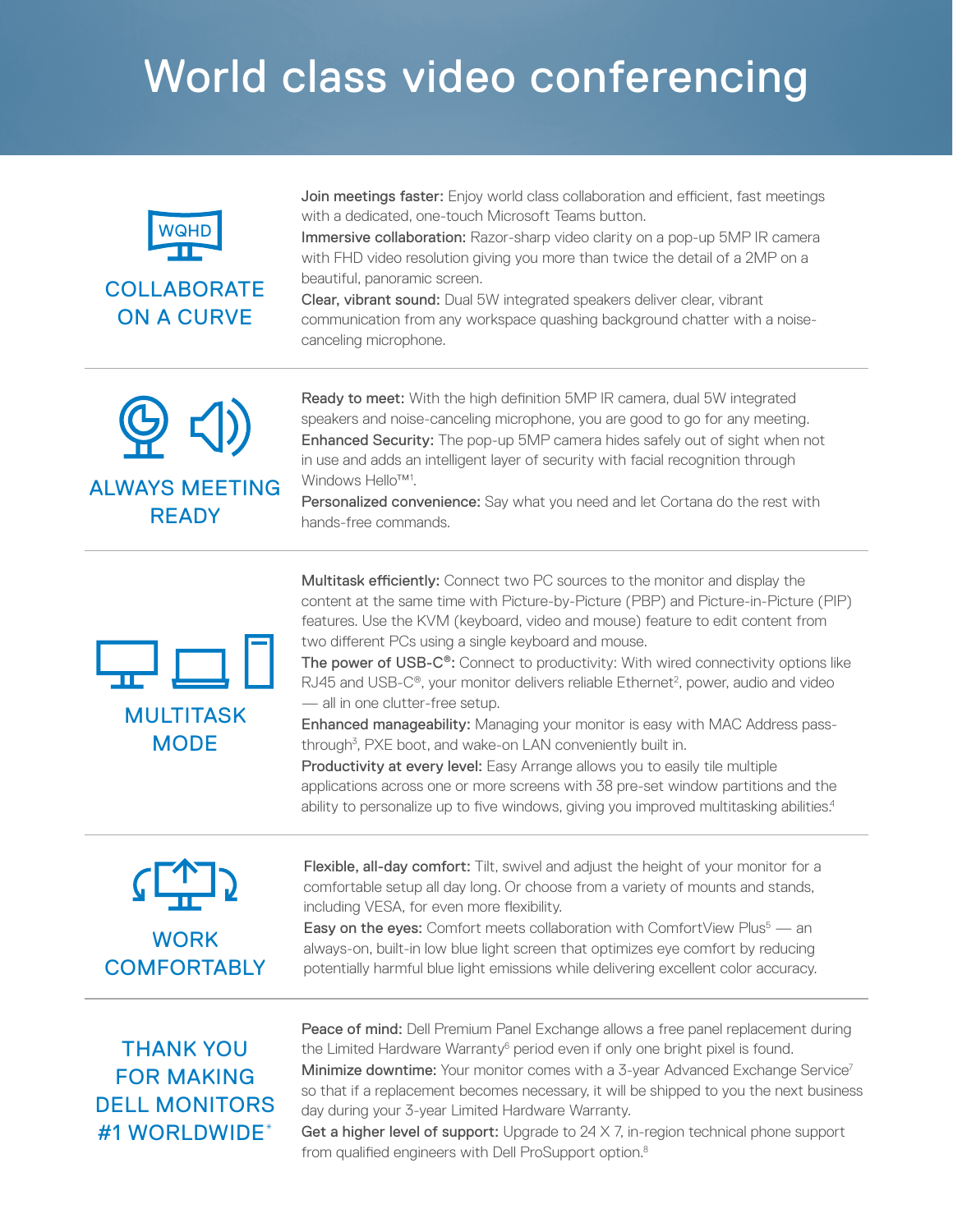# Features & Technical Specifications

Diagonal Viewing Size **867.1 mm** (34.14 inches) Horizontal Vertical Maximum Preset Resolution 3440 x 1440 at 60Hz Aspect Ratio 21:9 Curvature 3800R (typical) Pixel Pitch **Disk Commentary 10.2325 mm x 0.2325 mm** Pixel Per Inch (PPI) 109.68 Brightness 300 cd/m<sup>2</sup> (typical)

Panel Type **In-Plane Switching Technology** Backlight Technology LED Dell Display Manager Compatibility Yes Daisy Chain Availability No Remote Asset Management **Yes**, via Dell Command I Monitor Display Screen Coating **Antiglare with 3H hardness** 

**Connectivity** 

Video Conferencing

Built-in Speaker 2 x 5W

Design Features

Flat Panel Mount Interface VESA (100 mm)

Power Power Delivery (via USB-C Type C) Up to 90W Power Consumption (Operational) Power Consumption Stand by/Sleep 0.5 W

Dimensions (with Stand) Width 815.85 mm (32.1 inches) Depth 234.95 mm (9.30 inches)

Weight Weight (Panel Only - for VESA Mount) 7.3 kg (16.06 lb) Weight (with Packaging) 16 kg (35.2 lb)

Optional Service Plan Dell ProSupport<sup>8</sup>

Monitor **Monitor** 2012 **Dell 34 Curved Video Conferencing Monitor – C3422WE** 

799.8 mm (31.49 inches) 334.8 mm (13.18 inches) Color Support Color Gamut (typical): 99% sRGB Color Depth: 1.07 billion colors Contrast Ratio 1000: 1 (typical) Viewing Angle 178° (vertical) typical 178° (horizontal) typical Response Time **8 ms** (Normal); 5 ms (Fast) - (gray to gray) PbP / PiP / KVM PbP (Yes) / PiP (Yes) / KVM (Yes), Auto KVM What's in the box?

#### • Monitor with stand

**Components** 

#### Cables

- Power cable
- •1 x DP Cable (DP to DP) • 1 x USB Type-C cable (C to C)
- •1 x USB 3.2 Gen1 Type-A to Type-B upstream cable

#### Documentation

- Quick Setup Guide
- Safety and Regulatory Information

Connectors 1 x DP 1.2 (HDCP2.2); 1 x HDMI 2.0 (HDCP2.2); 1 x USB Type-B (USB 3.2 Gen1 upstream port); 1 x USB Type-C<sup>®</sup> (Alternate mode with DisplayPort 1.2, USB 3.2 Gen1 upstream port, Power Delivery up to 90W); 1 x USB Type-C downstream (15W), USB 3.2 Gen1 (5Gbps); 2 x super speed USB 5Gbps (USB 3.2 Gen1); 1 x super speed USB 5Gbps (USB 3.2 Gen1) with BC 1.2 charging capability at 2 A (max); 1 x 3.5 mm headphone jack; 1 x RJ45

Webcam Specs 5 mega-pixel RGB+IR, Windows Hello™1 compatible Video Frame Rate - 1920x 1080 (Full HD) - up to 30 frames per second Built-in Microphone **Digital microphone x2** 

Adjustability **Adjustability** Height-adjustable stand (120 mm), Tilt (-5° to 21°) Swivel (-30° to 30°), Slant adjust -4° to 4° Security Security lock slot (cable lock sold separately)

Voltage Required 100-240 VAC /  $50$  or  $60$  Hz  $\pm$  3 Hz / 2.8 A (maximum) 38 W (On Mode)<sup>9</sup> / 220 W (Max)<sup>10</sup>

Height (Compressed  $\sim$  Extended) 456.20 mm  $\sim$  576.2 mm (17.96 inches  $\sim$  22.68 inches)

Standard Service Plan **Premium Panel Exchange, 3-Years Advanced Exchange Service<sup>7</sup> and Limited Hardware Warranty<sup>6</sup>** 

Environmental Compliance ENERGY STAR® certified monitor, EPEAT® Gold registered where applicable<sup>11</sup>, TCO Certified Display, RoHS Compliant, BFR/PVC Free monitor (excluding external cables), meets NFPA 99 leakage current requirements, arsenic-free glass and mercury-free for the panel only